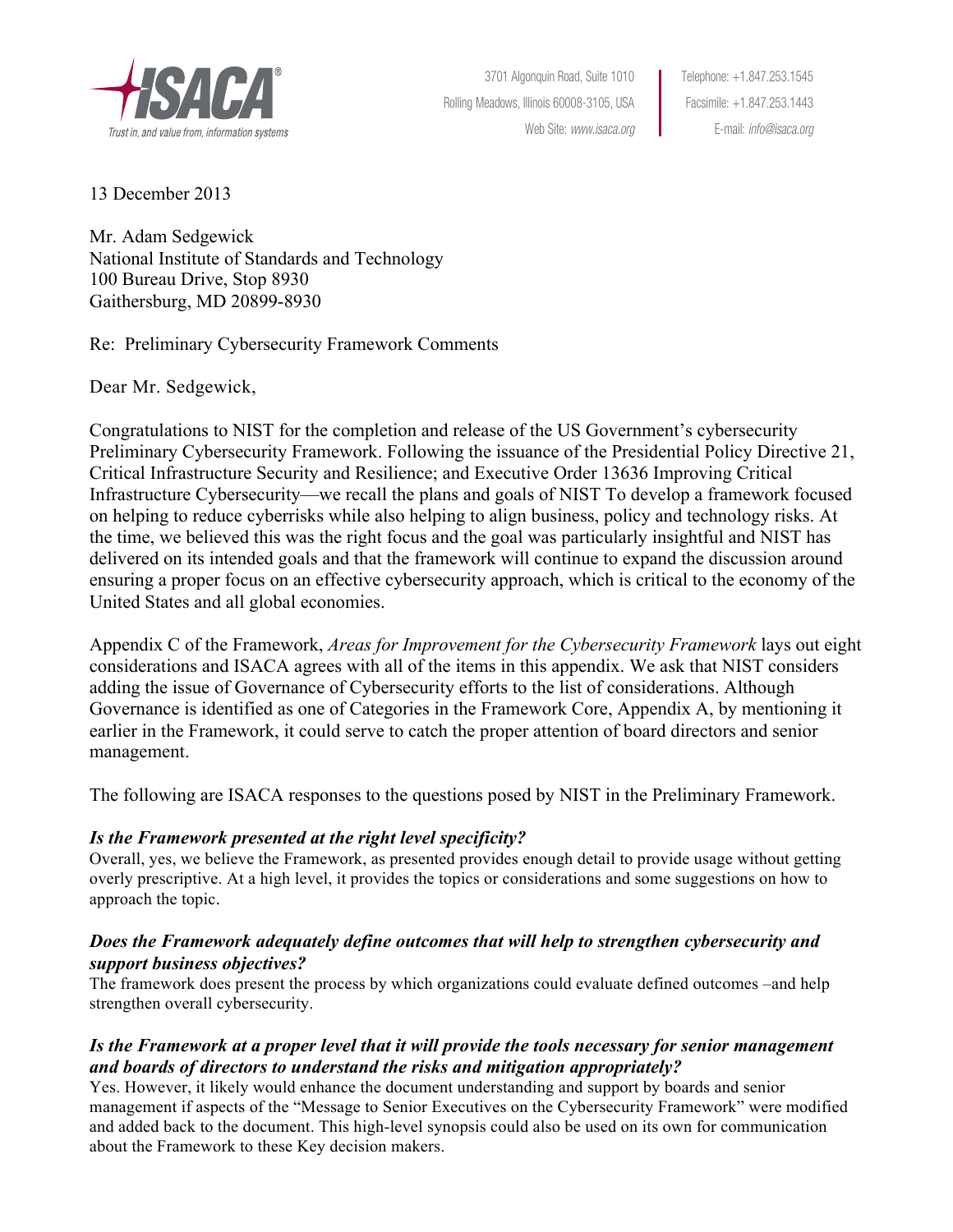### *Will the Framework help provide the guidance and resources for businesses of all sizes, while maintaining flexibility?*

 The Preliminary Cybersecurity Framework is presented with risk as a main focal point. It also provides the steps an organization should consider along the way. Although there is no specific content in the Framework that calls out how a small or medium organization would approach implementation, the steps outlining things to consider are appropriate for all sized entities.

#### *Will the Framework, as presented, be inclusive enough yet not disruptive to ongoing business, for effective cybersecurity practices?*

 Yes. The Preliminary Cybersecurity Framework is presented as a suggested approach to complement existing business and cybersecurity operations.

### *Is the Framework sufficiently clear on how the Privacy methodology is integrated into the Framework?*

 Appendix B, presents how Privacy could in integrated into the Preliminary Cybersecurity Framework. While the items presented are clear, they appear more detailed than needed for the purposes laid out by the Framework. We are sure other comments might address this issue as well as NIST's call out in Appendix C for further alignment with industry good practices.

….

 Again, we appreciate the opportunity to respond and stand ready to provide additional assistance to ensure that NIST's efforts to support a safe, yet reliable and robust, cybersecurity focus for the United States are successful and lasting.

Respectfully submitted,

Thomas Lamm Director – Professional Advocacy ISACA (*www.isaca.org*